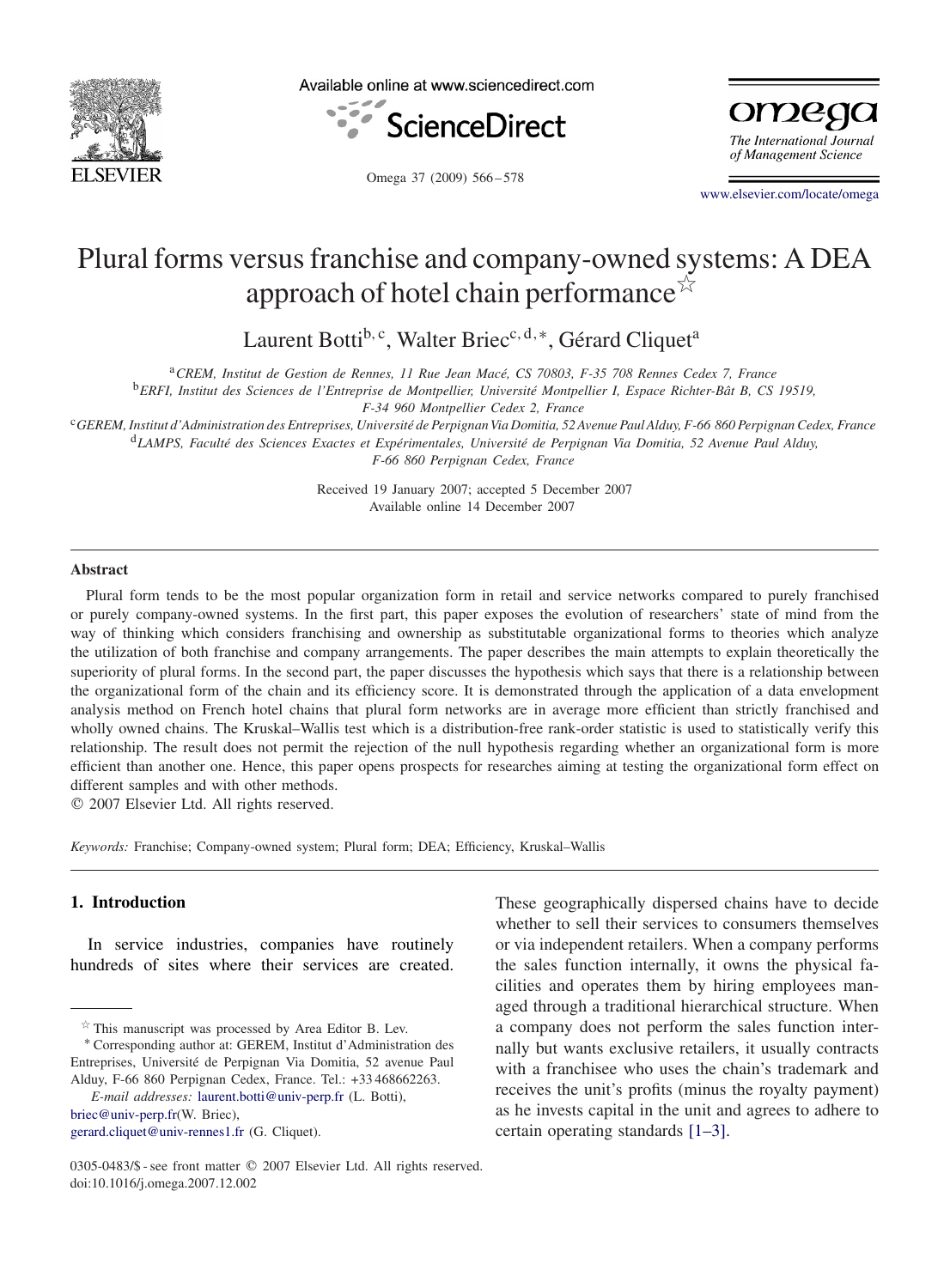Then, chains are not the cookie-cutter replication of a simple business concept. Beneath a veneer of similarity reside two sharply differing organizational arrangements: company-owned units and franchised units. However, reality is different from the franchising versus company-owned system dilemma [4,5]. Indeed, if we consider various service industries in different countries such as fast-food in the United States [\[4\],](#page--1-0) hotel and catering, bakeries or cosmetology in France [6,7], most chains are organized through a plural form, i.e. the simultaneous use of company-owned and franchised units.

Some researches recently demonstrated the superiority of plural forms compared to franchised chains or company-owned arrangements. Indeed, companyowned and franchised units complement each other [\[5\].](#page--1-0) By having both units together, a chain can leverage some of the strengths and overcome some of the weaknesses associated with each arrangement. For instance, Sorenson and Sørensen [\[8\]](#page--1-0) argue that chains benefit from balancing the "exploitation" provided by company-owned units with the "exploration" emanating from franchised units. In the same way, franchisors control franchisees' incentive to underinvest in activities that foster brand name value relative to the chain by operating a large percentage of their outlets [\[9\].](#page--1-0)

Then, it seems that there are many reasons why a mixture of company-owned and franchised units makes the chain stronger than an exclusive reliance on one or the other. However, to our knowledge, no current study has directly addressed how the decision to adopt a plural form impacts efficiency level of the chain. No study measures and compares the efficiency level of a plural form relative to the efficiency level of franchised chains and company-owned arrangements.

Efficiency refers to the technological relationship between inputs and outputs. In contemporary economics, efficiency at the level of the enterprise is a major issue. Indeed, in a competing environment, a company less effective than its competitors generally does not preserve a sufficient market share to survive. Then, if the decision to adopt a plural form increases efficiency, consumers would benefit from firm market share growth and vice versa. In this context, it is interesting to study how the chain arrangement determines the company efficiency.

So, our paper will discuss the hypothesis which says: There is a relationship between the organizational form of the chain and its efficiency score. To test this hypothesis, we use a data envelopment analysis (DEA) approach [\[10\]](#page--1-0) and implement the Kruskal–Wallis test which is a distribution-free rank-order statistic [\[11\].](#page--1-0) We apply this method in the French hotel industry since it is an important and extremely competitive sector in France where there can be different kinds of organizational forms.

Knowing which organizational form is more efficient is good news for retailers or service companies which can then make their chains survive longer than their competitors. However, the stake of this research is not only for retail or service companies. Its results should also interest manufacturers who try to market their products through these chains.

The remainder of the paper is structured as follows. In the next section, the three theoretical approaches, franchising, company-owned arrangement and plural form are described. In this section, we examine why a company would choose a plural form. In Section 3, we expose the method and the empirical results. Section 4 deals with the results and finally in Section 5 we conclude.

### **2. Three theoretical approaches of chains organizational forms**

The decision between franchising and ownership has been considered for a long time as a way of substituting one for another. The first subsection above deals with this antagonism. This way of thinking is now replaced by the idea of complementarity between these two organizational forms. The second subsection exposes the main approaches which analyze the concept of plural forms.

### *2.1. Franchising and ownership as a dichotomic approach*

The literature on chains focuses almost exclusively on whether they should own or franchise units [\[5\].](#page--1-0) Several answer tracks have been proposed since company-owned and franchised units embody contrasting economic and managerial characteristics [12,13]. The main theoretical contributions that frame this debate are outlined here.

Oxenfeldt and Kelly [\[14\]](#page--1-0) were among the first to deal with the switch from franchised to company-owned units. They argue that chains have a life cycle which explains their *ownership redirection*. This thesis says that once the initial constraints of financial resource availability, human resource availability and informational resource availability are relatively overcome, the attractiveness of franchising is greatly diminished. Then, franchisors may resort to ownership redirection rather than share revenue streams with their franchisees. Franchising, therefore, is seen as a temporary phenomenon in the life cycle of chains. Certain business